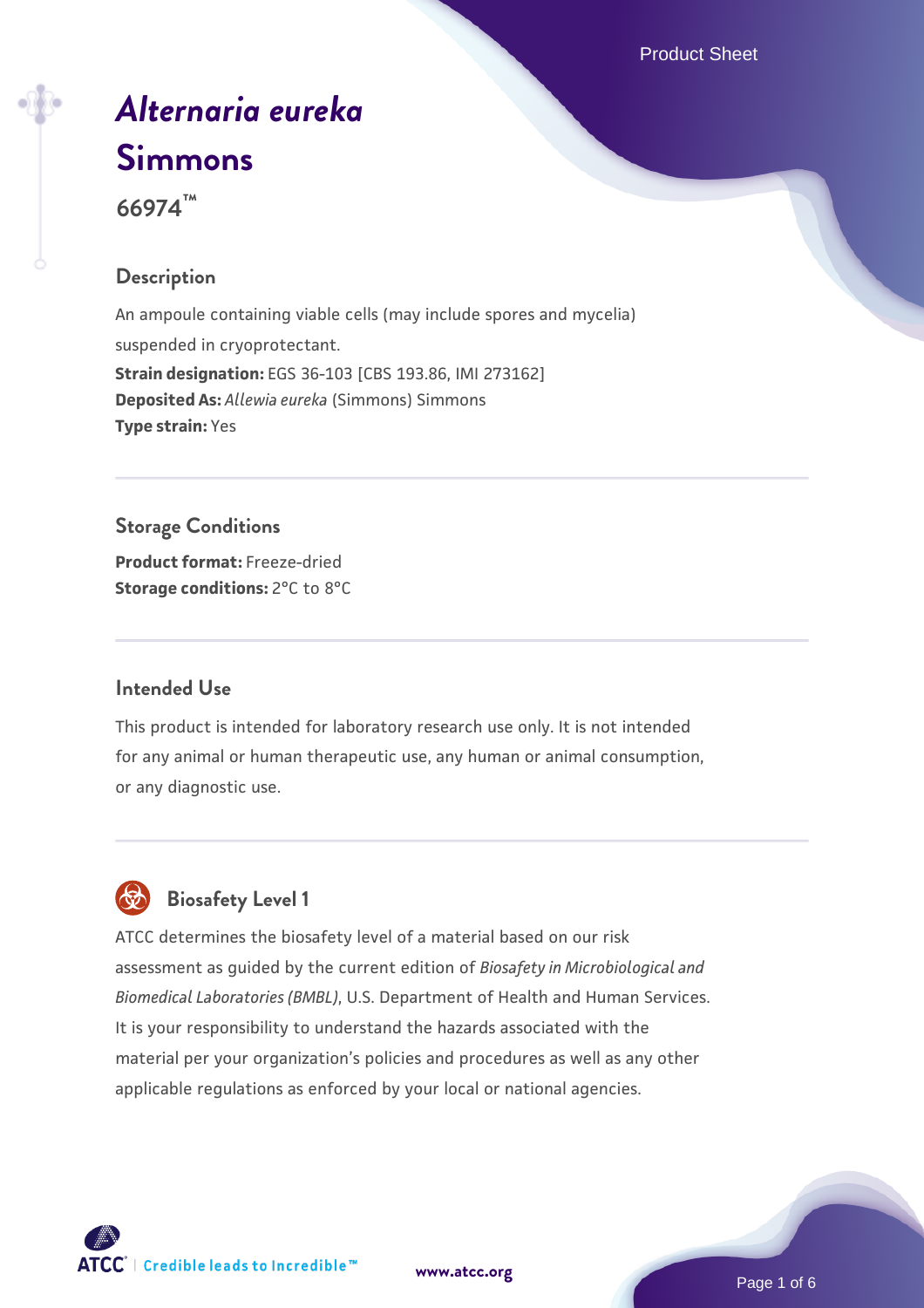ATCC highly recommends that appropriate personal protective equipment is always used when handling vials. For cultures that require storage in liquid nitrogen, it is important to note that some vials may leak when submersed in liquid nitrogen and will slowly fill with liquid nitrogen. Upon thawing, the conversion of the liquid nitrogen back to its gas phase may result in the vial exploding or blowing off its cap with dangerous force creating flying debris. Unless necessary, ATCC recommends that these cultures be stored in the vapor phase of liquid nitrogen rather than submersed in liquid nitrogen.

### **Certificate of Analysis**

For batch-specific test results, refer to the applicable certificate of analysis that can be found at www.atcc.org.

#### **Growth Conditions**

**Medium:**  [ATCC Medium 325: Malt extract agar \(Blakeslee's formula\)](https://www.atcc.org/-/media/product-assets/documents/microbial-media-formulations/3/2/5/atcc-medium-325.pdf?rev=146ec77015184a96912232dcb12386f9) [ATCC Medium 335: Potato carrot agar](https://www.atcc.org/-/media/product-assets/documents/microbial-media-formulations/3/3/5/atcc-medium-335.pdf?rev=a7055ab8b3c54646a9d0bdf7b34c1606) [ATCC Medium 336: Potato dextrose agar \(PDA\)](https://www.atcc.org/-/media/product-assets/documents/microbial-media-formulations/3/3/6/atcc-medium-336.pdf?rev=d9160ad44d934cd8b65175461abbf3b9) **Temperature:** 24-26°C **Atmosphere:** Aerobic

#### **Handling Procedures**

For **freeze-dry (lyophilized)** ampoules:

- 1. Open an ampoule according to enclosed instructions.
- 2. From a single test tube of **sterile distilled water** (5 to 6 mL), withdraw

**ATCC** | Credible leads to Incredible™

**[www.atcc.org](http://www.atcc.org)**

Page 2 of 6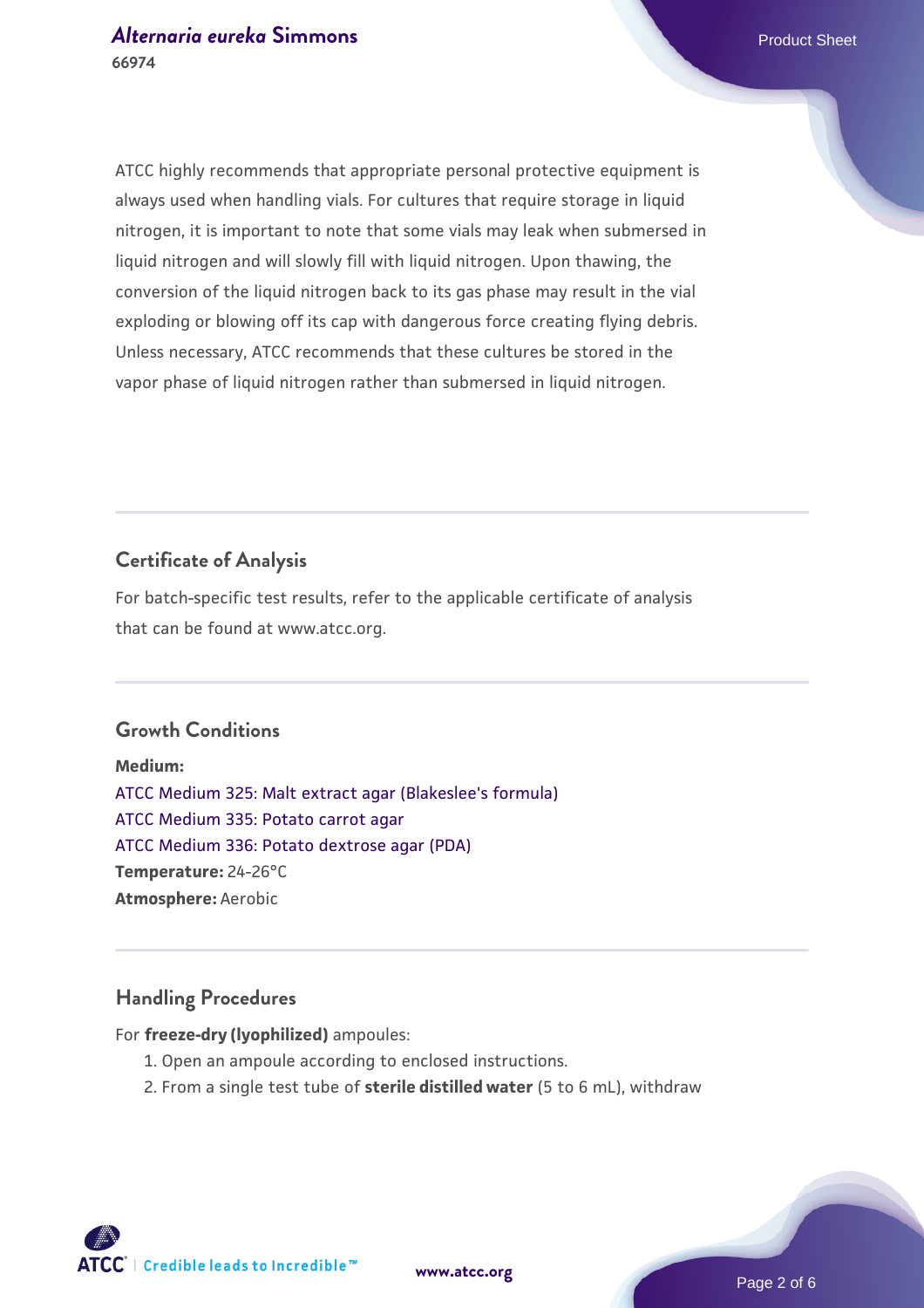#### *[Alternaria eureka](https://www.atcc.org/products/66974)* **[Simmons](https://www.atcc.org/products/66974) Product Sheet**

approximately 0.5 to 1.0 mL with a sterile pipette and apply directly to the pellet. Stir to form a suspension.

- 3. Aseptically transfer the suspension back into the test tube of sterile distilled water.
- 4. Let the test tube sit at room temperature (25°C) undisturbed for at least 2 hours; longer (e.g., overnight) rehydration might increase viability of some fungi.
- Mix the suspension well. Use several drops (or make dilutions if desired) 5. to inoculate recommended solid or liquid medium. Include a control that receives no inoculum.
- 6. Incubate the inoculum at the propagation conditions recommended.
- 7. Inspect for growth of the inoculum/strain regularly. The sign of viability is noticeable typically after 3-4 days of incubation. However, the time necessary for significant growth will vary from strain to strain.

#### **Notes**

Use black light for sporulation.

Additional information on this culture is available on the ATCC® web site at www.atcc.org.

#### **Material Citation**

If use of this material results in a scientific publication, please cite the material in the following manner: *Alternaria eureka* Simmons (ATCC 66974)

#### **References**

References and other information relating to this material are available at www.atcc.org.

#### **Warranty**

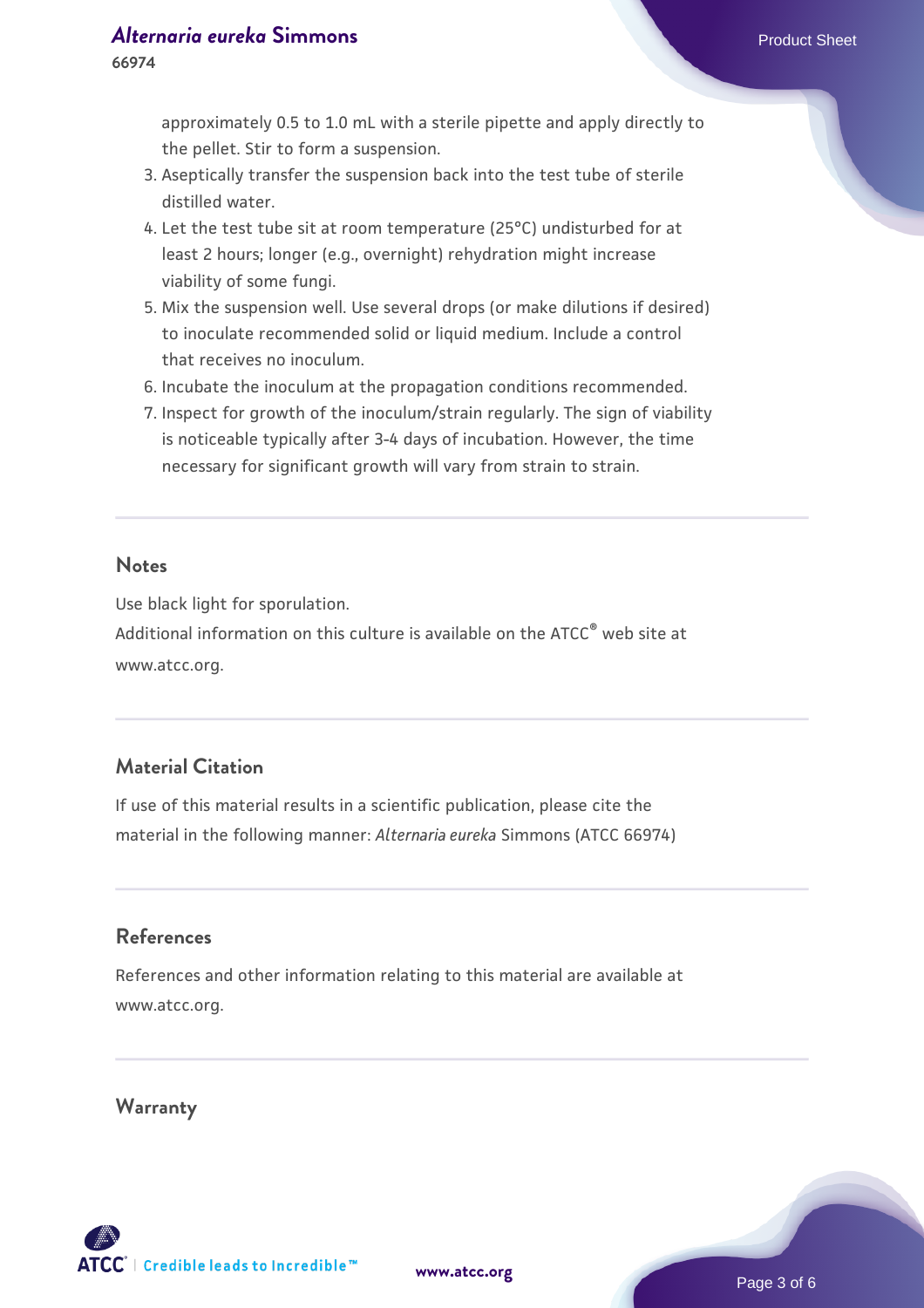#### *[Alternaria eureka](https://www.atcc.org/products/66974)* **[Simmons](https://www.atcc.org/products/66974) Product Sheet 66974**

The product is provided 'AS IS' and the viability of ATCC® products is warranted for 30 days from the date of shipment, provided that the customer has stored and handled the product according to the information included on the product information sheet, website, and Certificate of Analysis. For living cultures, ATCC lists the media formulation and reagents that have been found to be effective for the product. While other unspecified media and reagents may also produce satisfactory results, a change in the ATCC and/or depositor-recommended protocols may affect the recovery, growth, and/or function of the product. If an alternative medium formulation or reagent is used, the ATCC warranty for viability is no longer valid. Except as expressly set forth herein, no other warranties of any kind are provided, express or implied, including, but not limited to, any implied warranties of merchantability, fitness for a particular purpose, manufacture according to cGMP standards, typicality, safety, accuracy, and/or noninfringement.

#### **Disclaimers**

This product is intended for laboratory research use only. It is not intended for any animal or human therapeutic use, any human or animal consumption, or any diagnostic use. Any proposed commercial use is prohibited without a license from ATCC.

While ATCC uses reasonable efforts to include accurate and up-to-date information on this product sheet, ATCC makes no warranties or representations as to its accuracy. Citations from scientific literature and patents are provided for informational purposes only. ATCC does not warrant that such information has been confirmed to be accurate or complete and the customer bears the sole responsibility of confirming the accuracy and completeness of any such information.

This product is sent on the condition that the customer is responsible for and assumes all risk and responsibility in connection with the receipt, handling, storage, disposal, and use of the ATCC product including without limitation



**[www.atcc.org](http://www.atcc.org)**

Page 4 of 6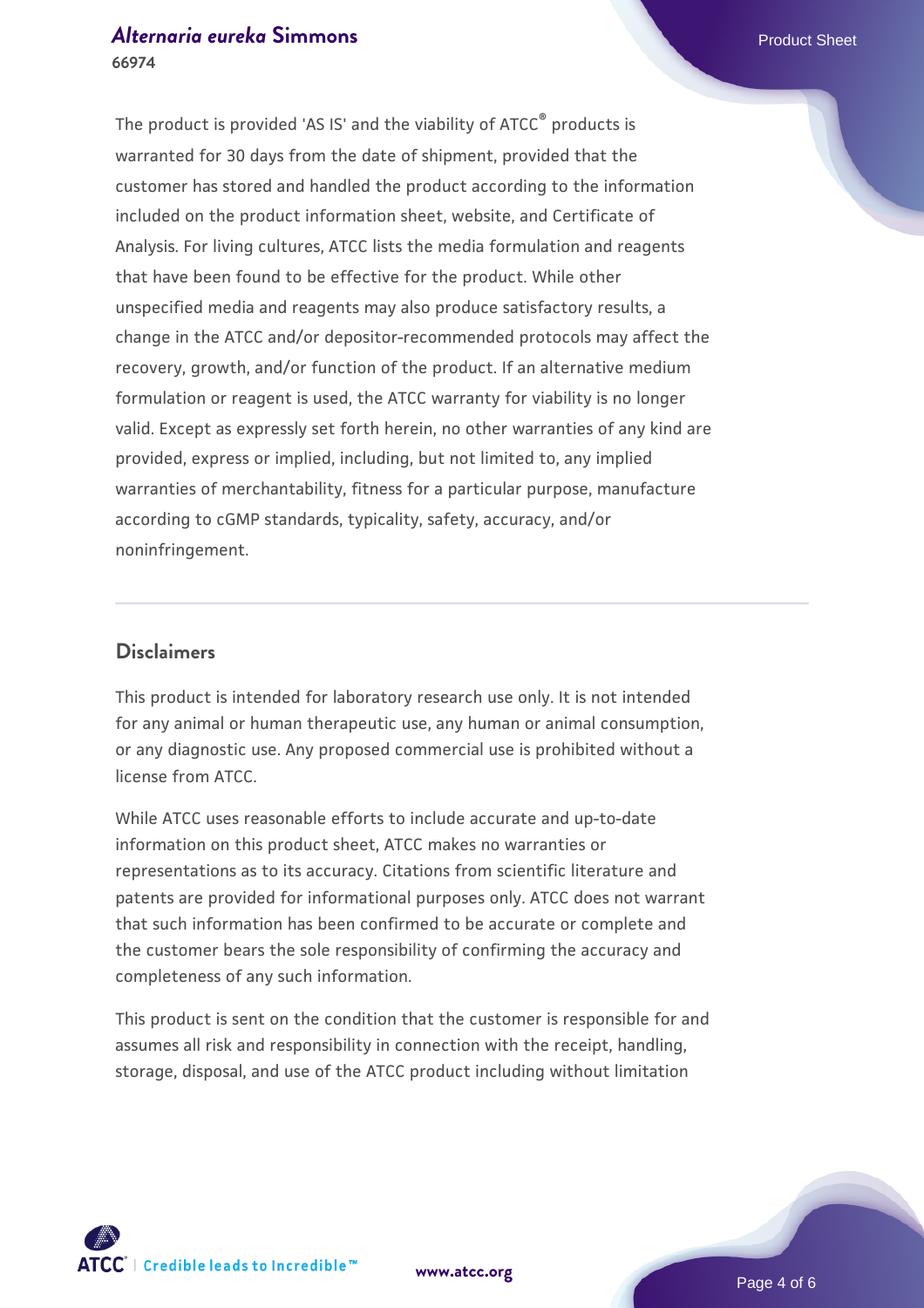taking all appropriate safety and handling precautions to minimize health or environmental risk. As a condition of receiving the material, the customer agrees that any activity undertaken with the ATCC product and any progeny or modifications will be conducted in compliance with all applicable laws, regulations, and guidelines. This product is provided 'AS IS' with no representations or warranties whatsoever except as expressly set forth herein and in no event shall ATCC, its parents, subsidiaries, directors, officers, agents, employees, assigns, successors, and affiliates be liable for indirect, special, incidental, or consequential damages of any kind in connection with or arising out of the customer's use of the product. While reasonable effort is made to ensure authenticity and reliability of materials on deposit, ATCC is not liable for damages arising from the misidentification or misrepresentation of such materials.

Please see the material transfer agreement (MTA) for further details regarding the use of this product. The MTA is available at www.atcc.org.

#### **Copyright and Trademark Information**

© ATCC 2021. All rights reserved.

ATCC is a registered trademark of the American Type Culture Collection.

#### **Revision**

This information on this document was last updated on 2021-05-19

#### **Contact Information**

ATCC 10801 University Boulevard Manassas, VA 20110-2209 USA